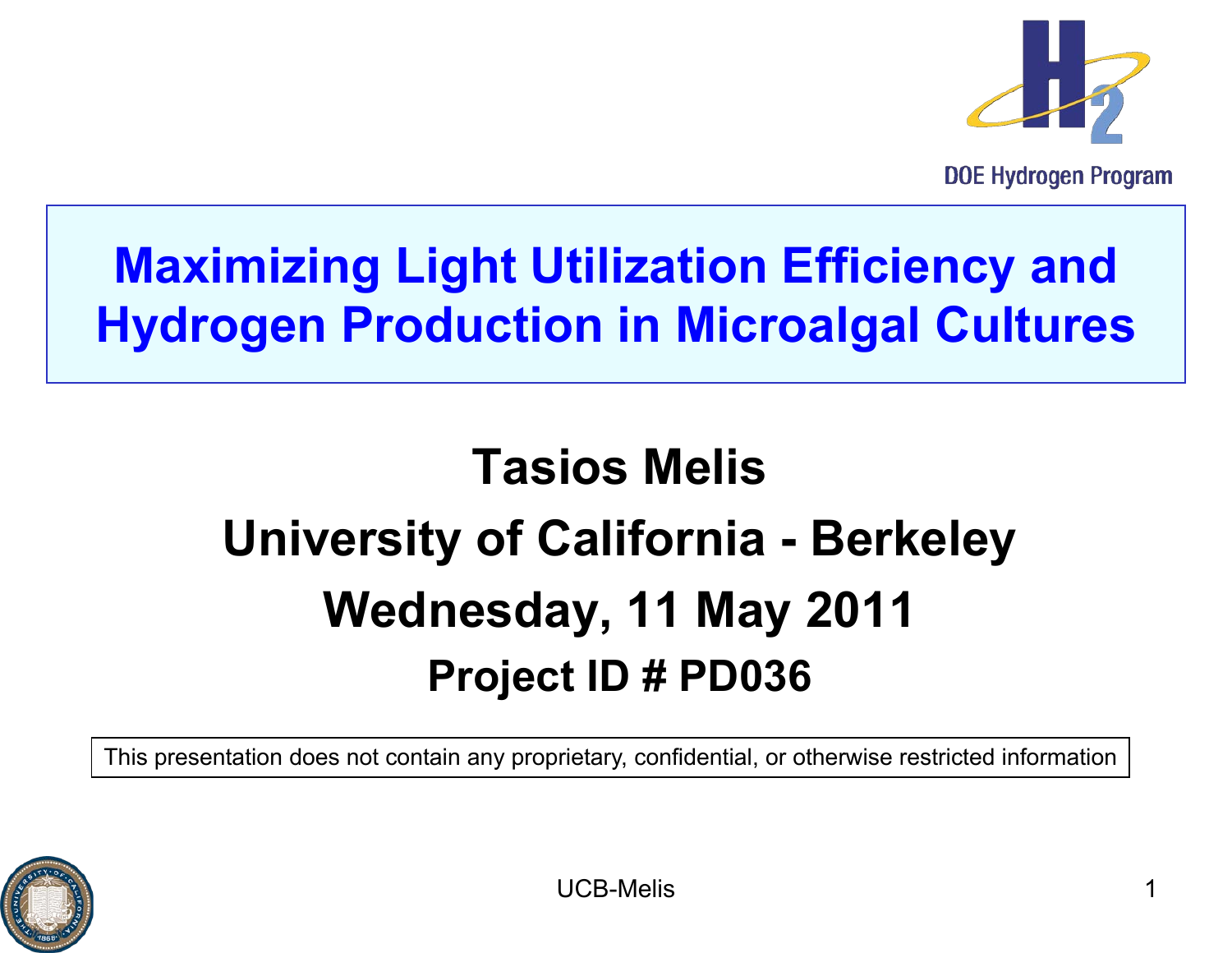# **Overview**

## **Timeline**

- **Start: 01-Dec-2004**
- **End: 30-Nov-2011**
- **Completion: 85%**

## **Budget**

- Total Project Funding **DOE: \$1.2 M, UCB: \$300 k**
- Funding for FY2011 **DOE: \$140 k, UCB: \$75 k**

#### **Barriers addressed**

• **Low Light Utilization Efficiency in Photobiological Hydrogen Production due to a Large Photosystem Chlorophyll Antenna Size (Barrier X).**



• None: Sole Source Effort

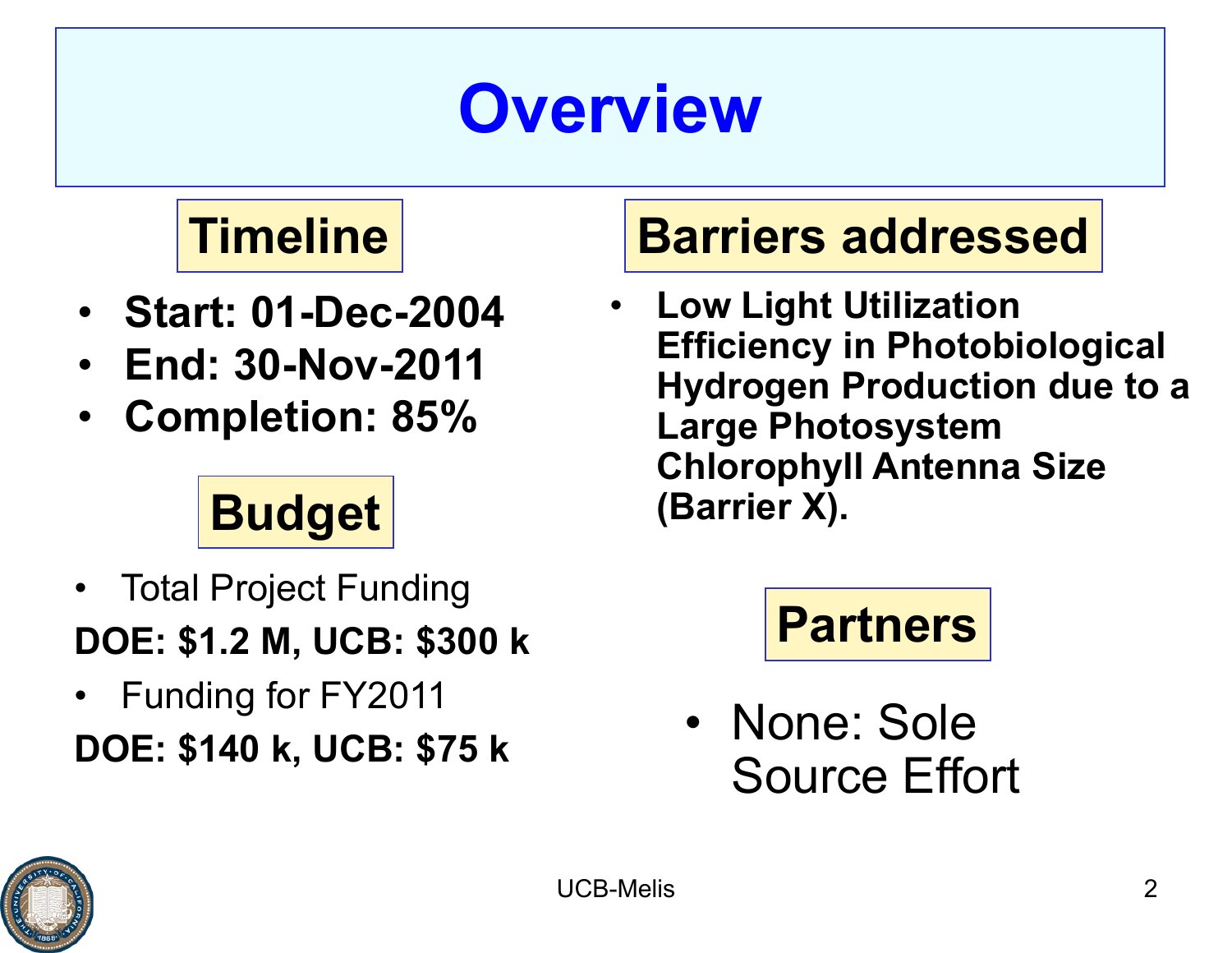# **Objectives and Approach**

**Objective: Minimize the chlorophyll antenna size of photosynthesis to maximize solar conversion efficiency in green algae.**

**(Identify and characterize genes that regulate the Chl antenna size in the model green alga** *Chlamydomonas reinhardtii.* **Apply these genes to other green algae, as needed.)**

**Approach: Interfere with the molecular mechanism for the regulation of the chlorophyll antenna size.**

**(Employ DNA insertional mutagenesis and highthroughput screening to isolate tagged green algae with a smaller Chl antenna size.)**

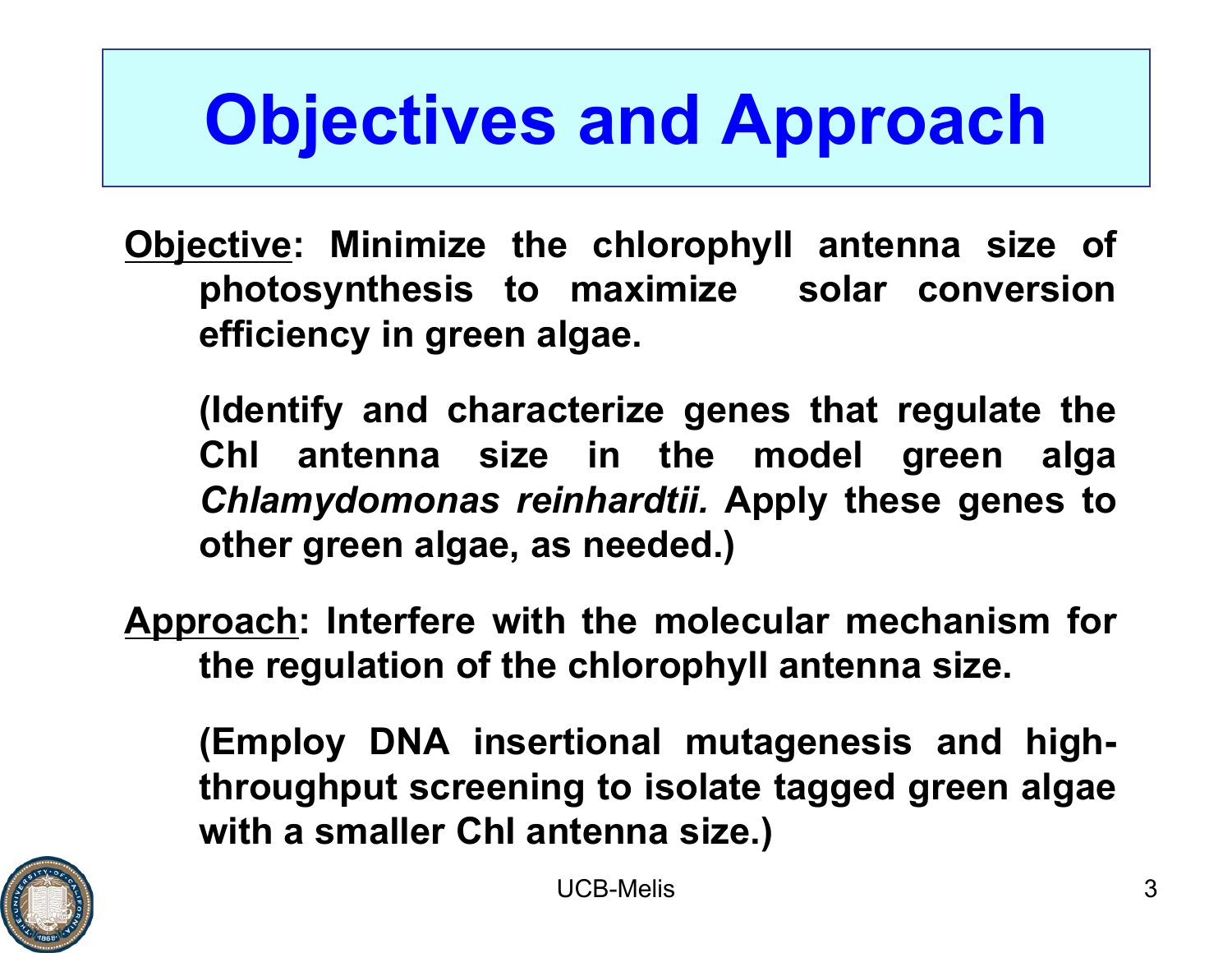#### **Hydrogen production in a backyard**

UCB-Melis <sup>4</sup> *Chlamydomonas reinhardtii* **mass culture**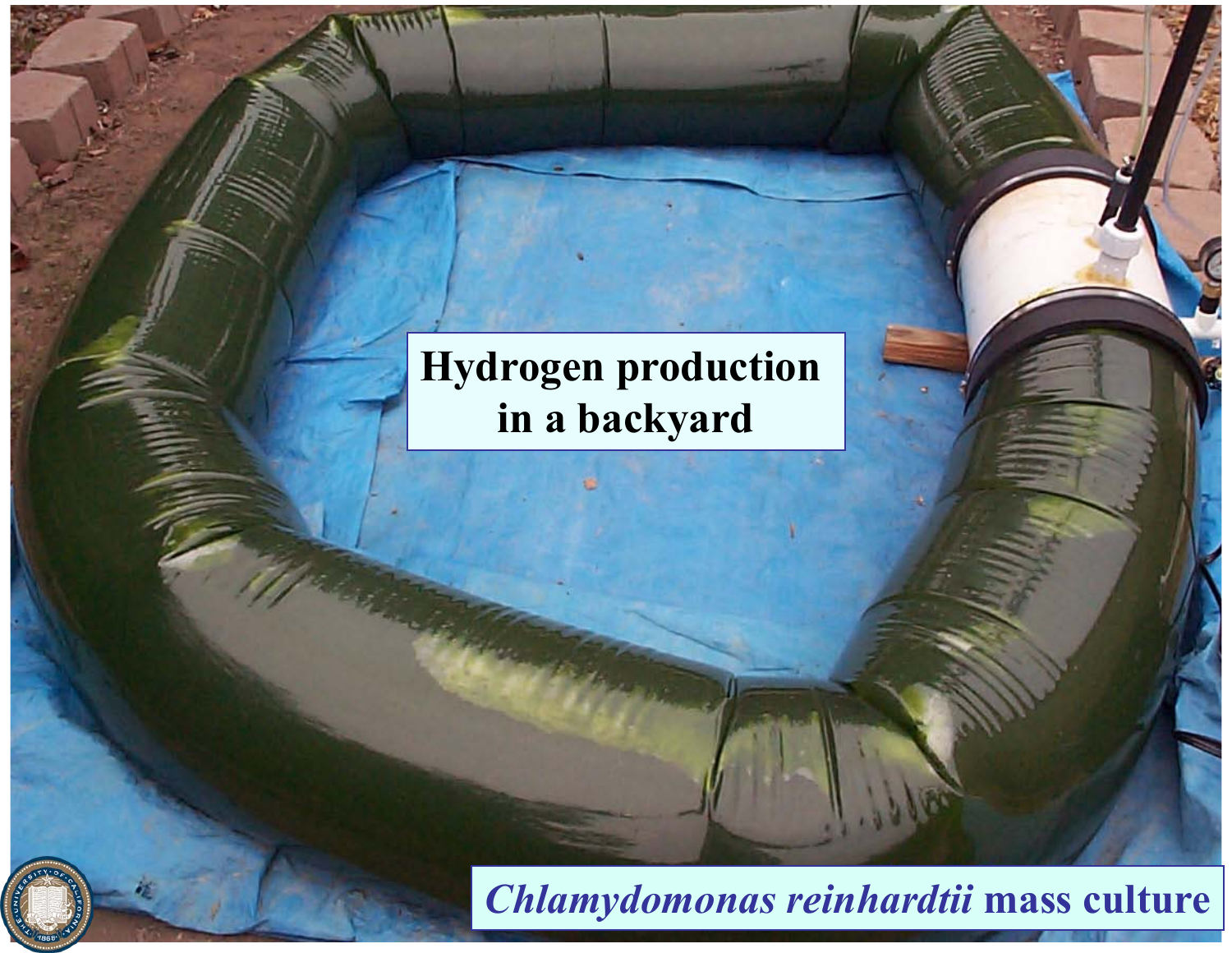

**Fully pigmented cells over-absorb and wastefully dissipate bright sunlight.**

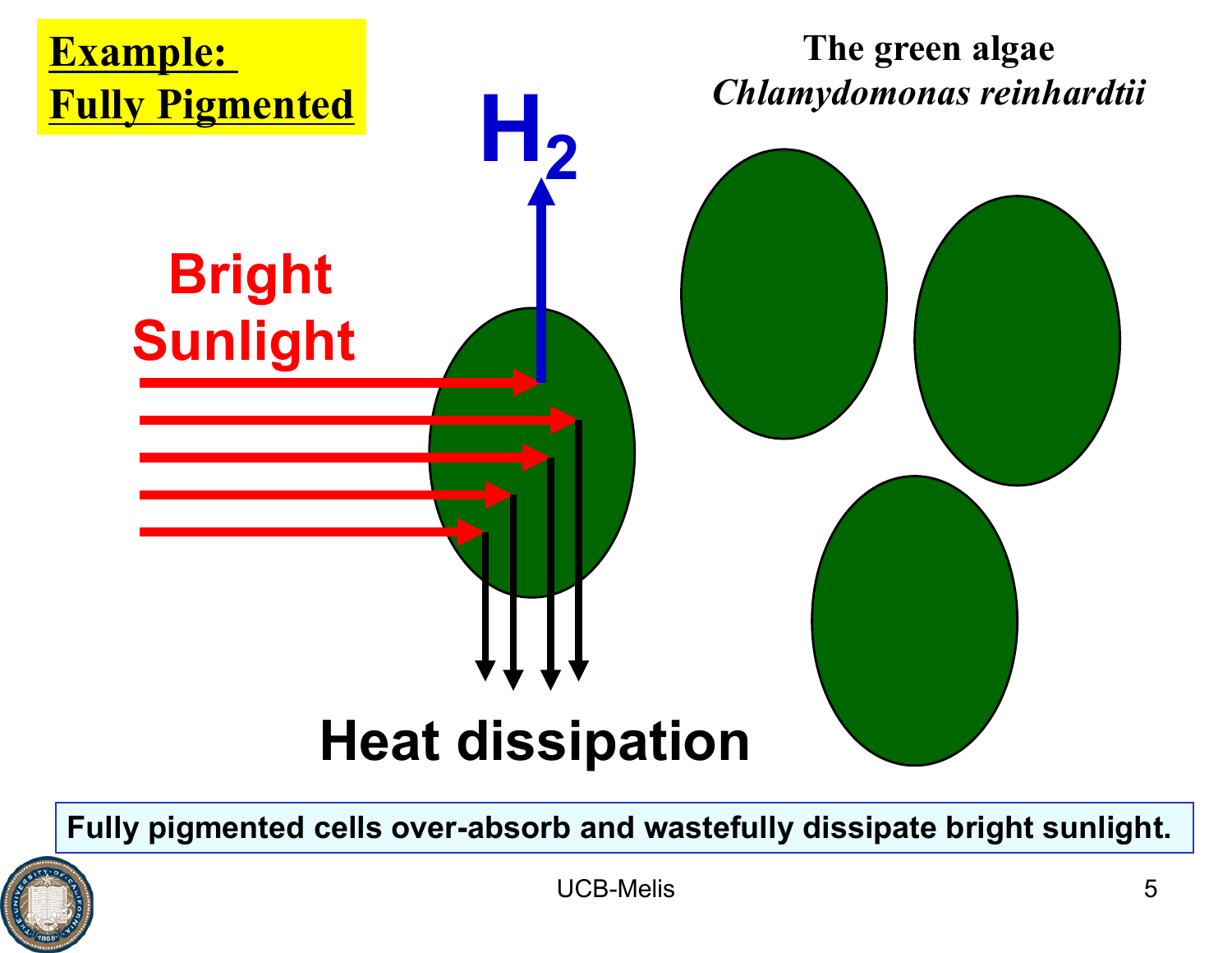

**Truncated Chl antenna cells permit greater transmittance of light and overall better solar utilization by the culture.**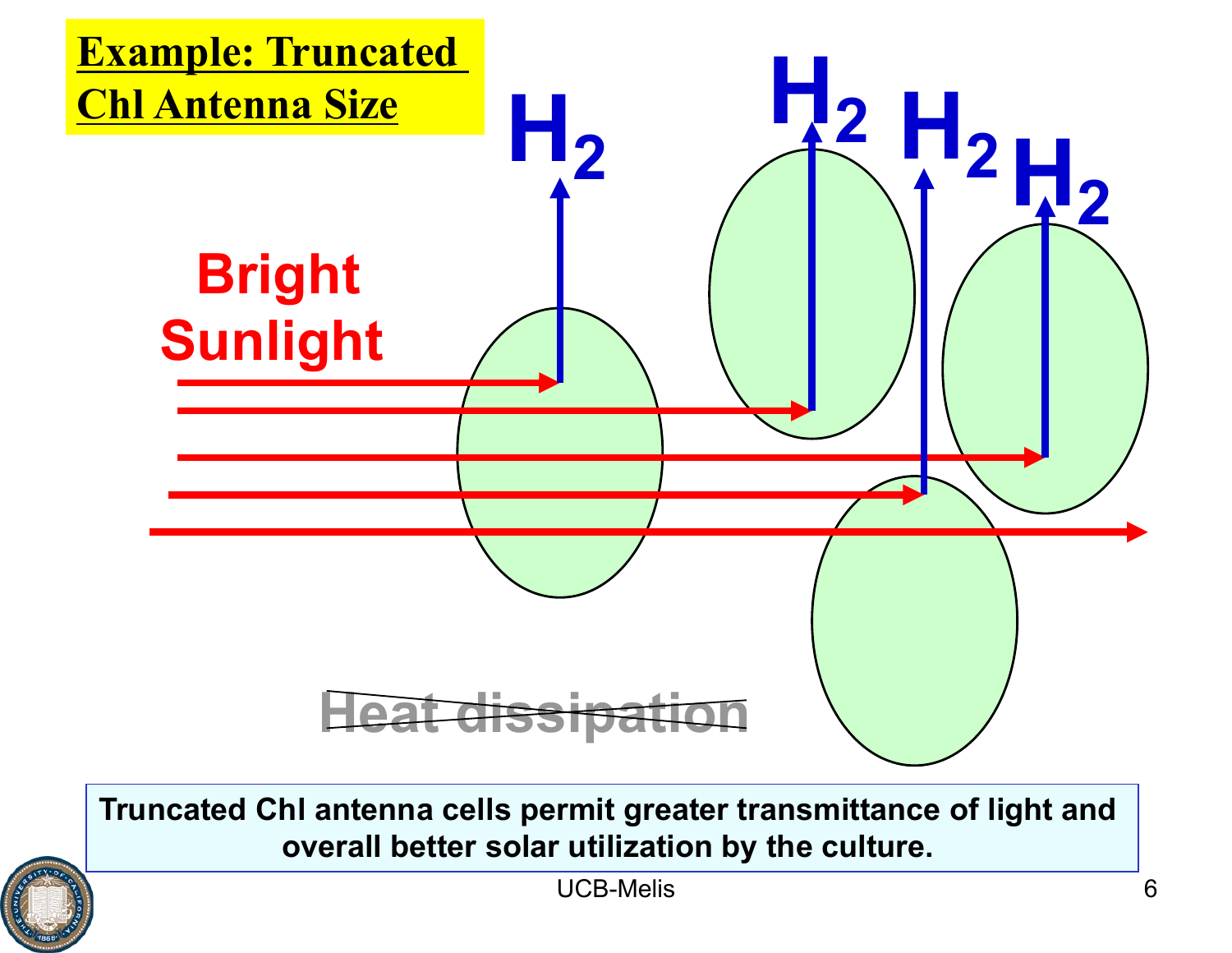# **The** *Tla* **concept (***Tla* **= Truncated light-harvesting antenna)**

## **Minimize the chlorophyll antenna size of photosynthesis to prevent the early light-saturation effect.**

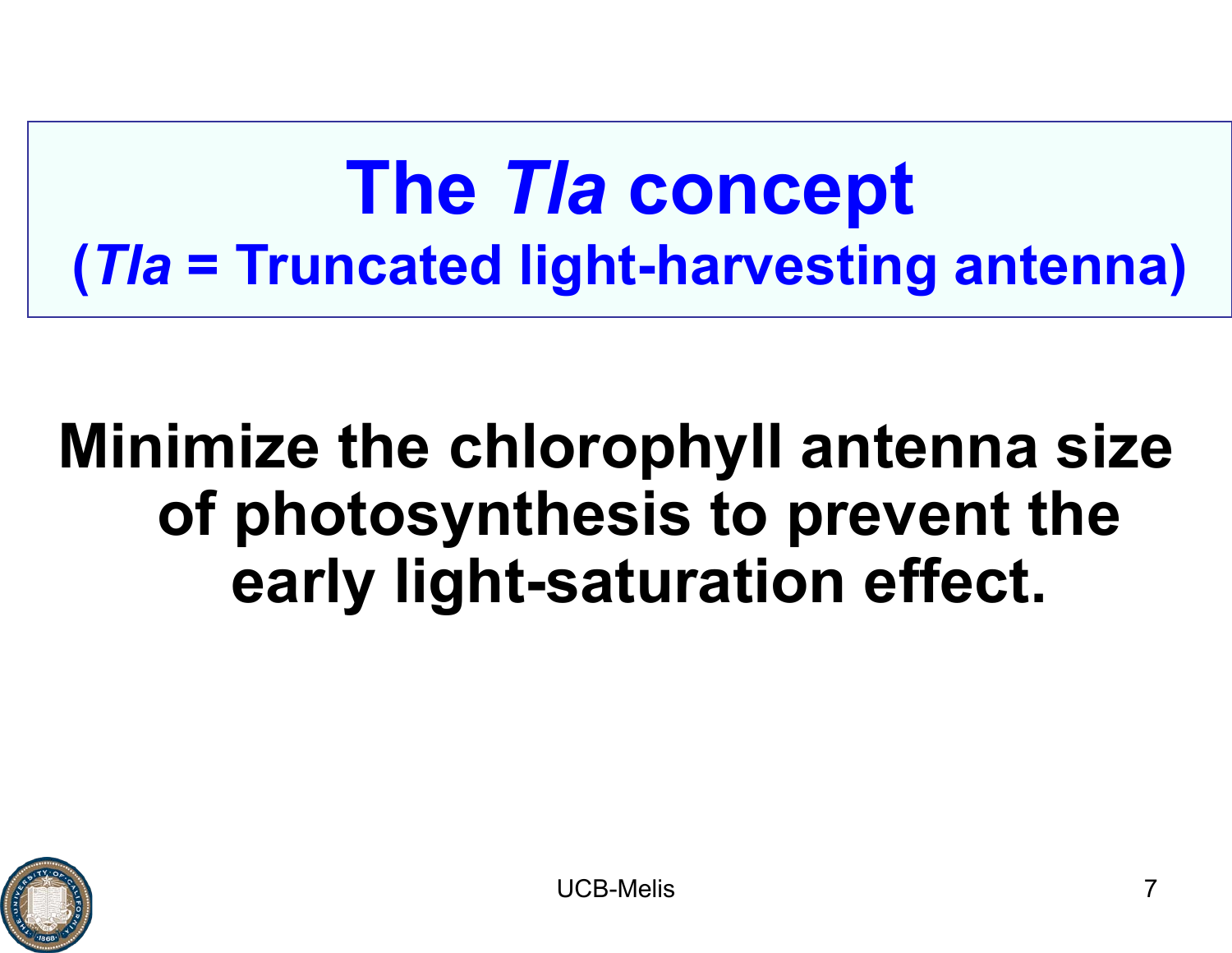#### **Regulation of the Chl antenna size**



**Interference with the genetic mechanism for the regulation of the Chl antenna size, to derive a permanently truncated Chl antenna size, is the goal of this R&D.**

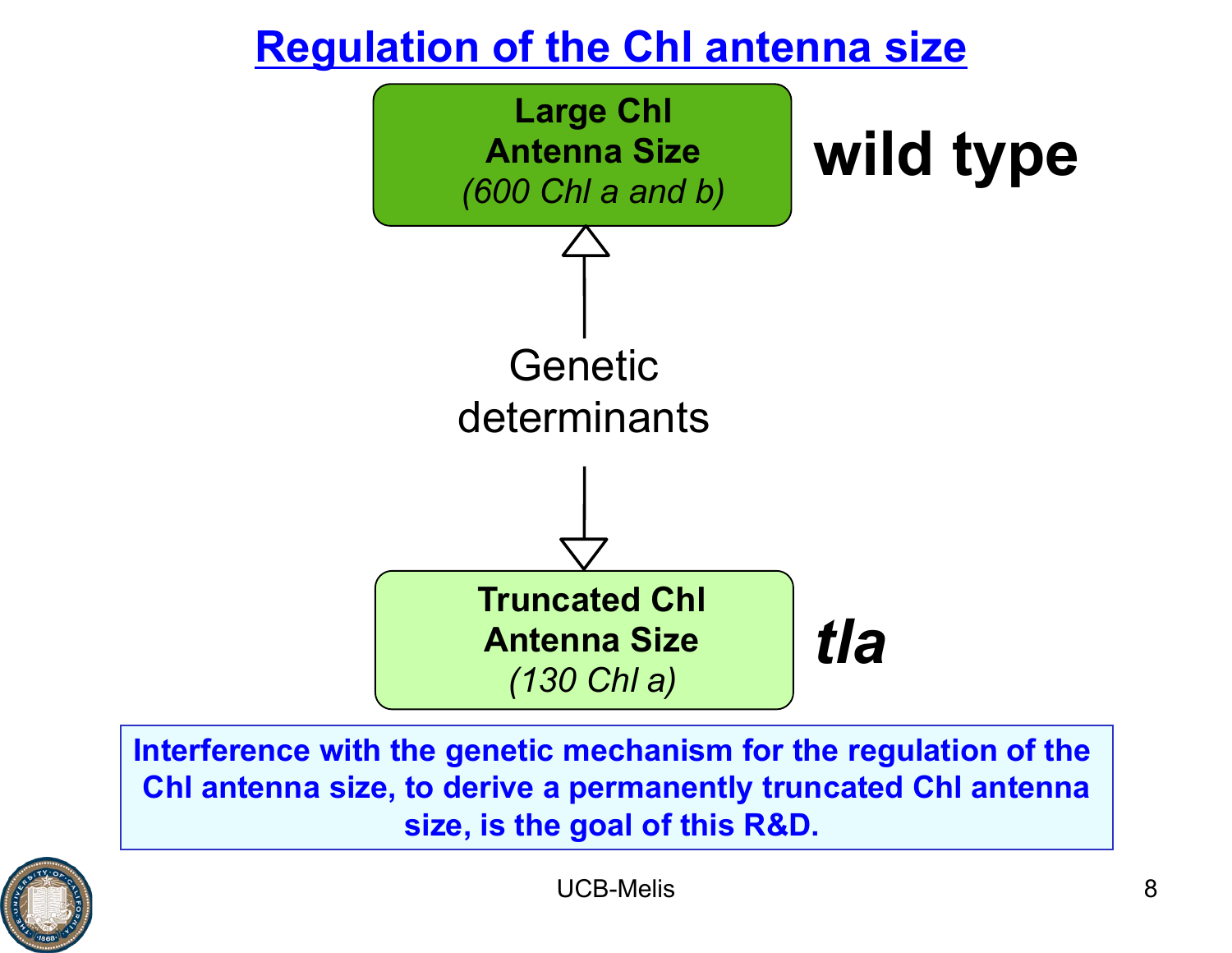**Approach**

## - **Identify genes that confer a truncated antenna in a model organism.**

- **Apply these genes to other organisms of interest.**
- **Improve photosynthesis, hydrogen, or fuels production by up to 300%.**

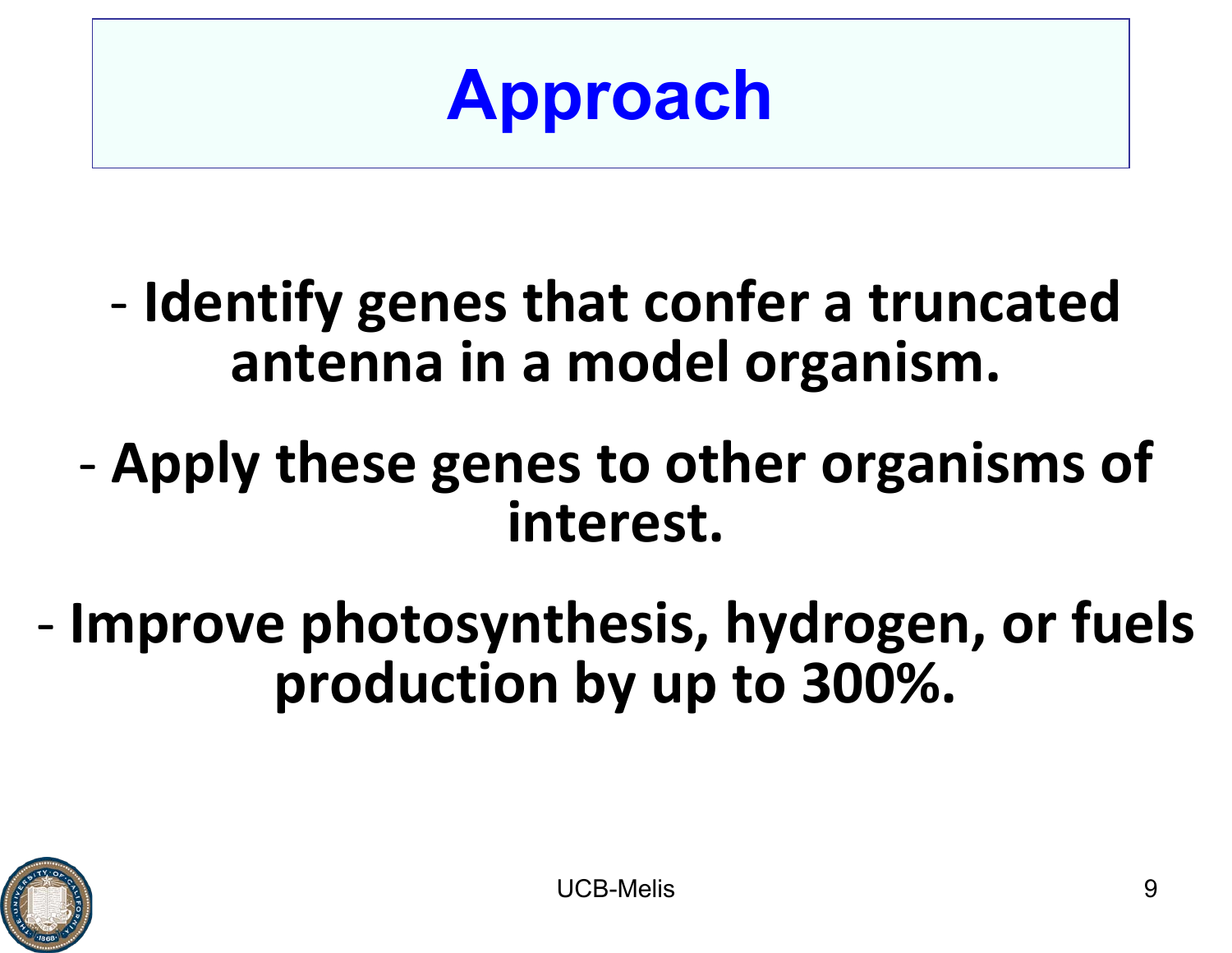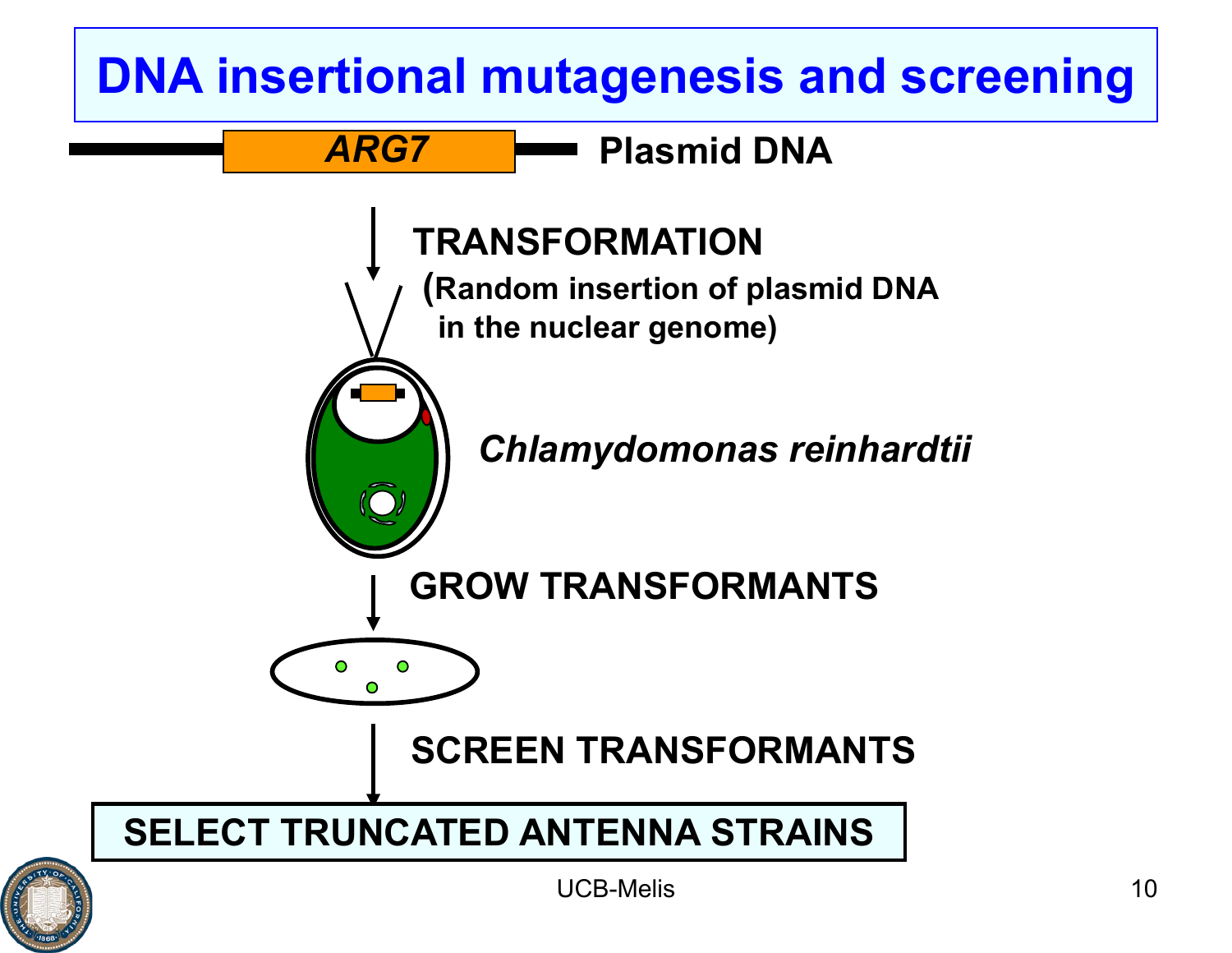### **DNA insertional mutagenesis and screening**

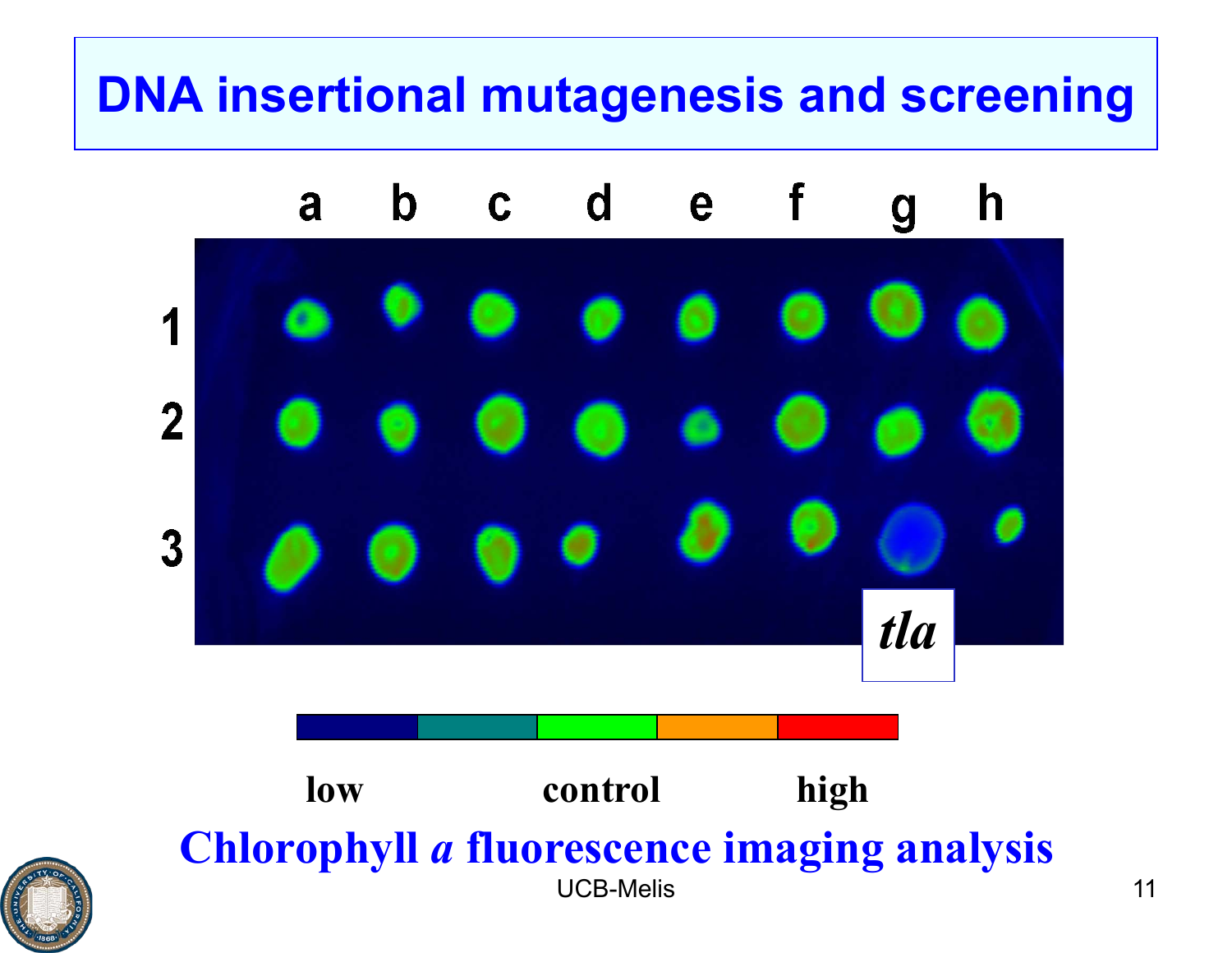### **DNA insertional mutagenesis and screening for**  *truncated light-harvesting antenna* **(***tla***) mutants**



#### **Dot-Spot Colonies of**  *Chlamydomonas reinhardtii*

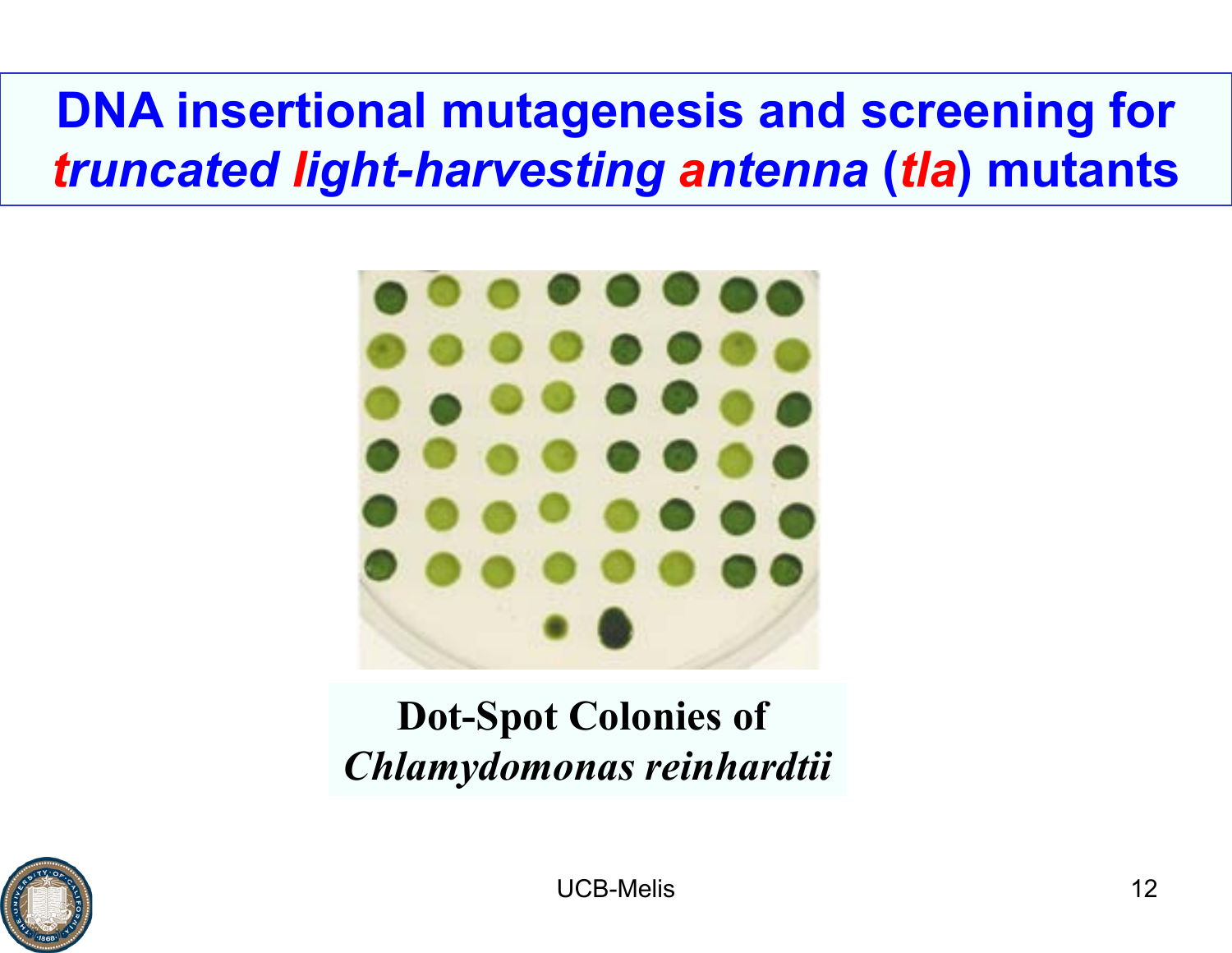#### **"Tetrad Analysis" of Progeny from a Single** *tla2xArg(-)* **Zygospore**





UCB-Melis 13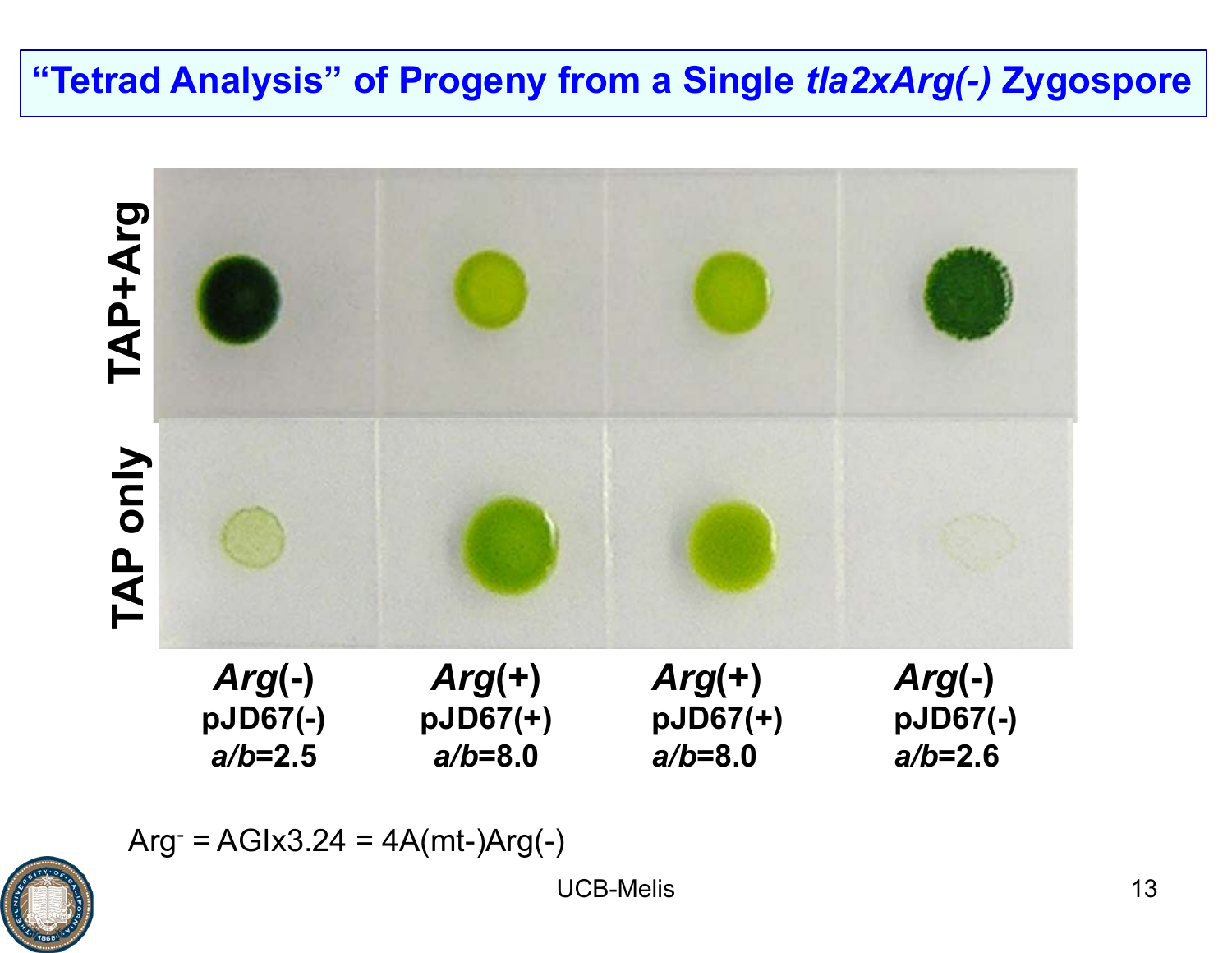## **Secondary screening for** *tla* **mutants**

#### **Criteria**:

- •**Functional photosystem antenna size** *smaller than wild type*
- •**Number of photosystems per chloroplast should be the** *same or greater than wild type*
- •**High quantum yield of photosynthesis is maintained**
- •**Photosynthesis & productivity per chlorophyll:**  *inversely proportional to antenna size*

#### **Objective**:

•**Identify "true positive"** *tla* **mutants with improved sunlight utilization efficiency.**

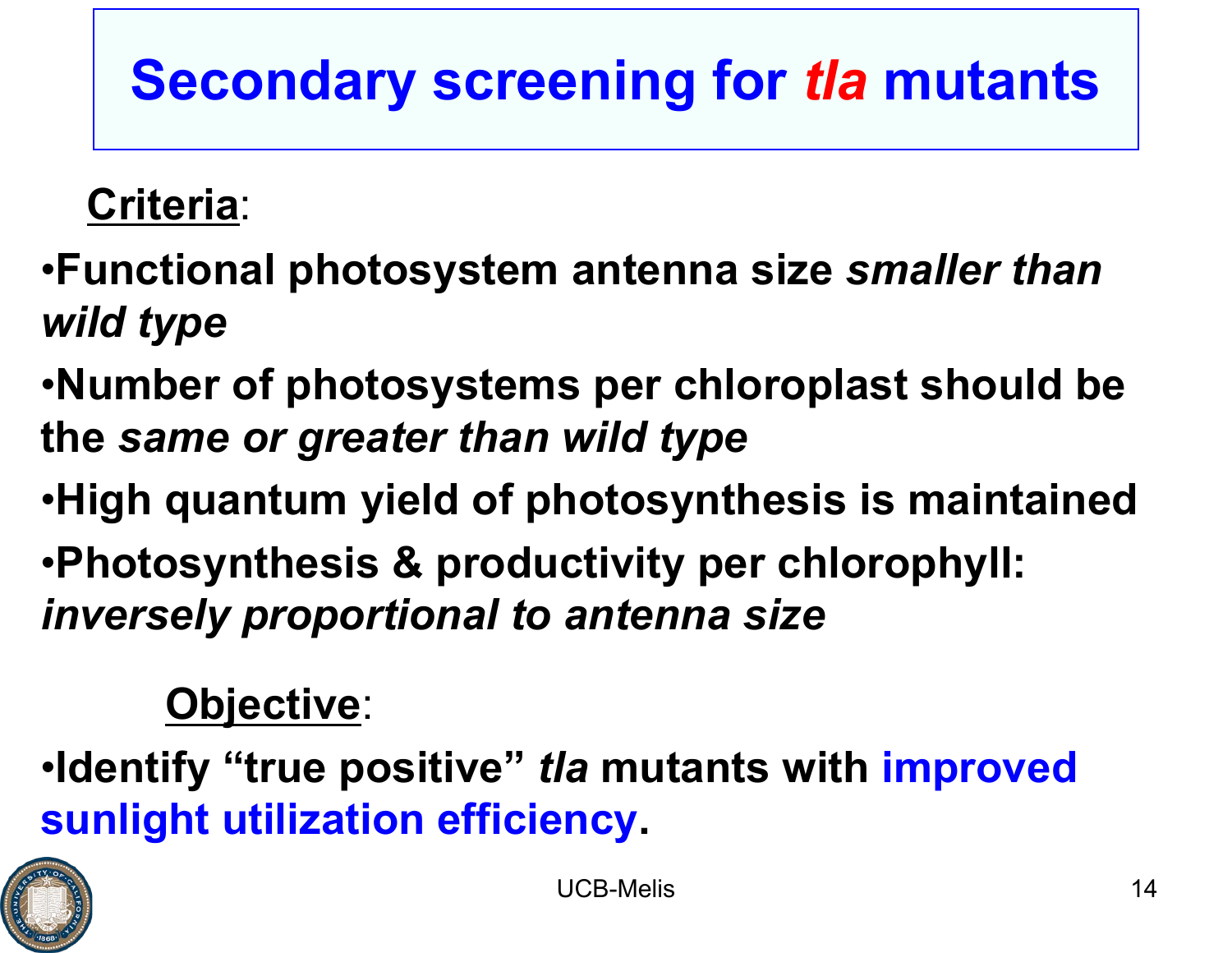### **Project Timeline Chlorophyll Antenna Size in Chlamydomonas**

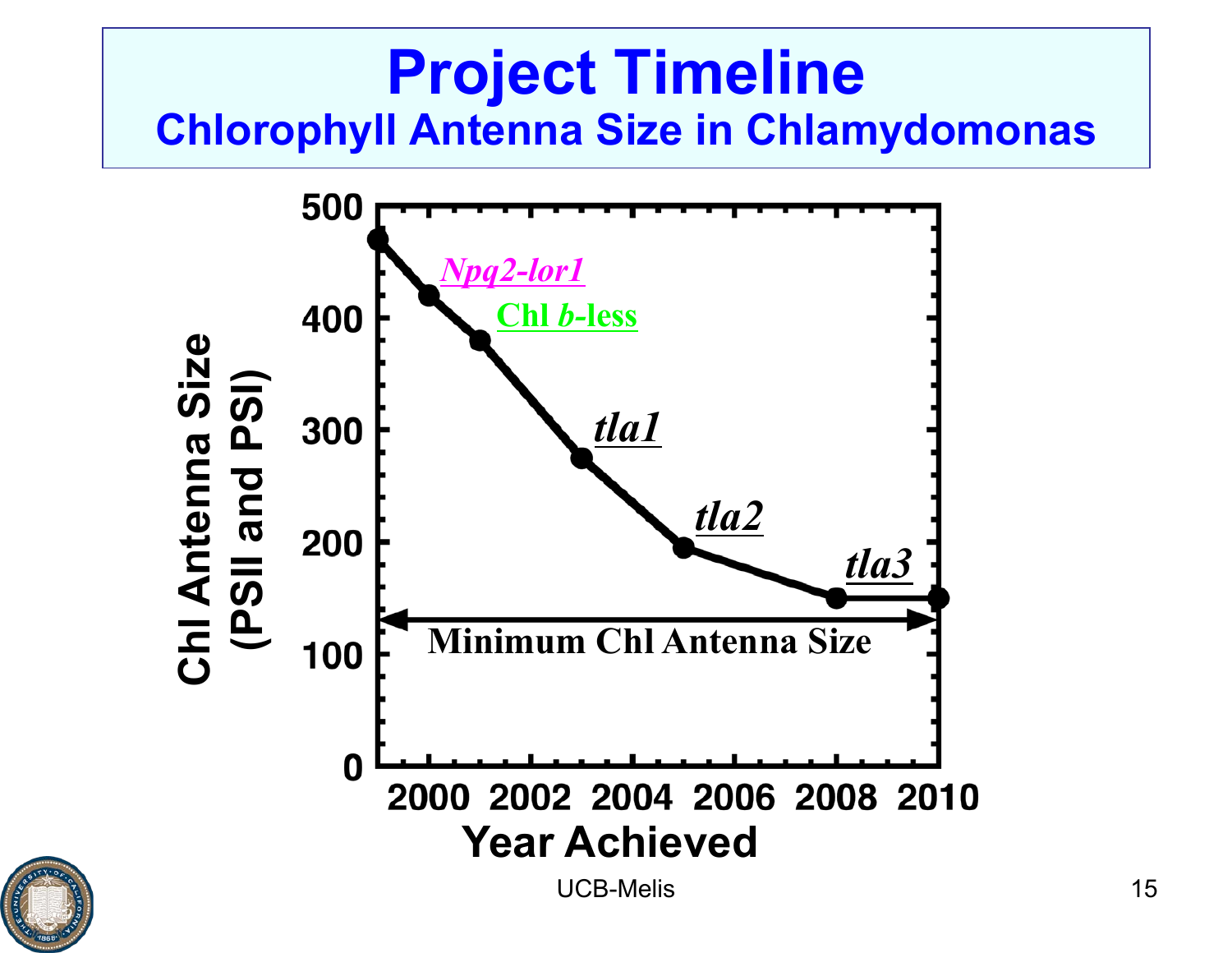#### **Progress achieved** *vs* **the DOE targets Chlorophyll antenna size in wild type and mutants (minimum possible = 130 Chl molecules)**

|                                         | 2000        | 2003        | 2005                    | 2008        | 2010 | 2015 |
|-----------------------------------------|-------------|-------------|-------------------------|-------------|------|------|
| <b>Targets</b><br>(Chl Antenna<br>size) | 600<br>(WT) |             | 300                     |             | 200  | 150  |
| <b>Progress</b><br><b>Achieved</b>      | 600<br>(WT) | 275<br>tla1 | 195<br>tla <sub>2</sub> | 150<br>tla3 |      |      |

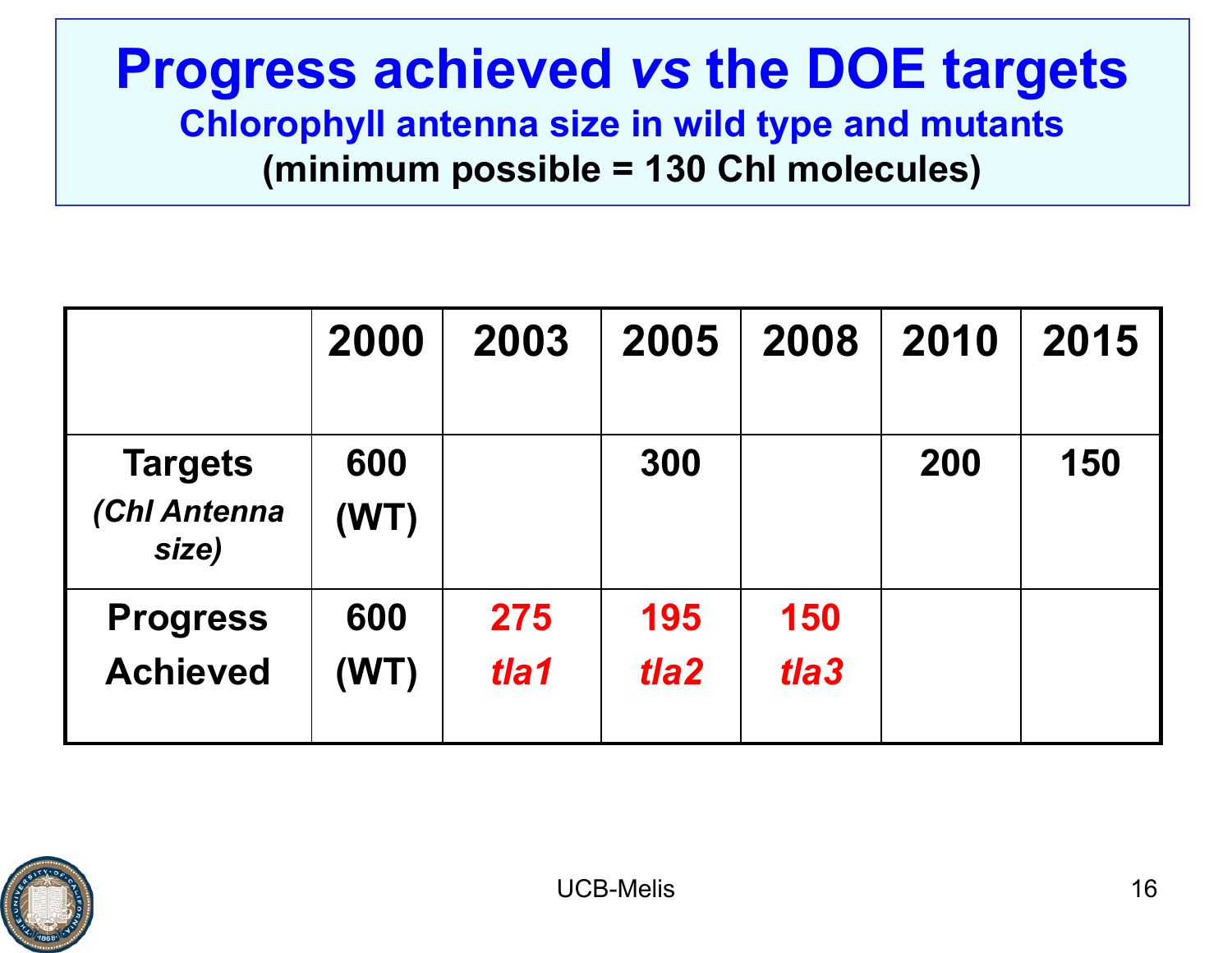#### **Progress achieved** *vs* **the DOE targets Utilization Efficiency of Incident Solar Light Energy, E<sub>0</sub>xE<sub>1</sub>, %** (maximum  $E_0xE_1$  possible = 30%)

|                           | 2000 | 2003        | 2005                    | 2008        | 2010 | 2015 |
|---------------------------|------|-------------|-------------------------|-------------|------|------|
| Program<br><b>Targets</b> | 3%   | 10%         |                         |             | 15%  | 20%  |
| <b>Progress</b>           | 3%   | 10%<br>tla1 | 15%<br>tla <sub>2</sub> | 25%<br>tla3 |      |      |

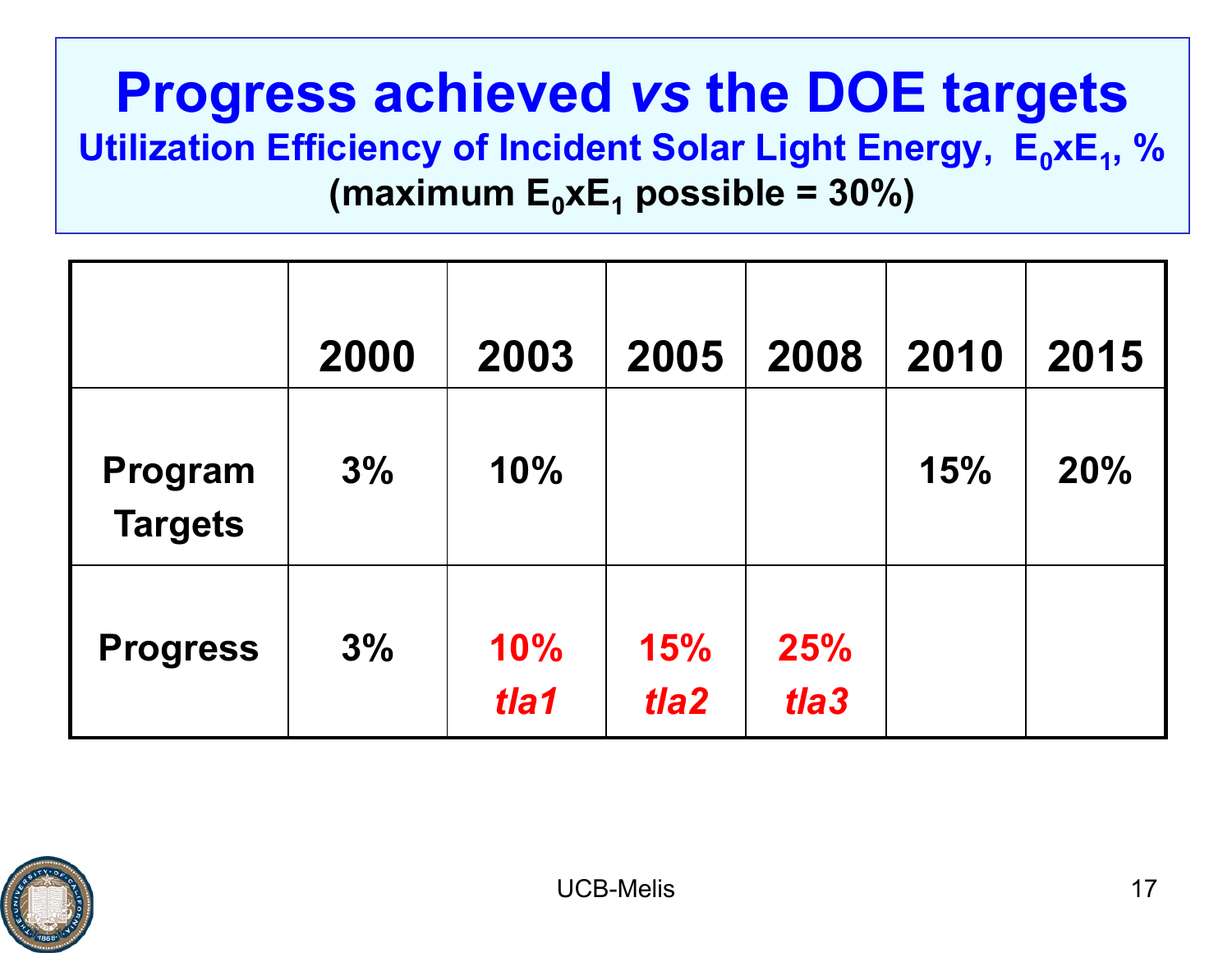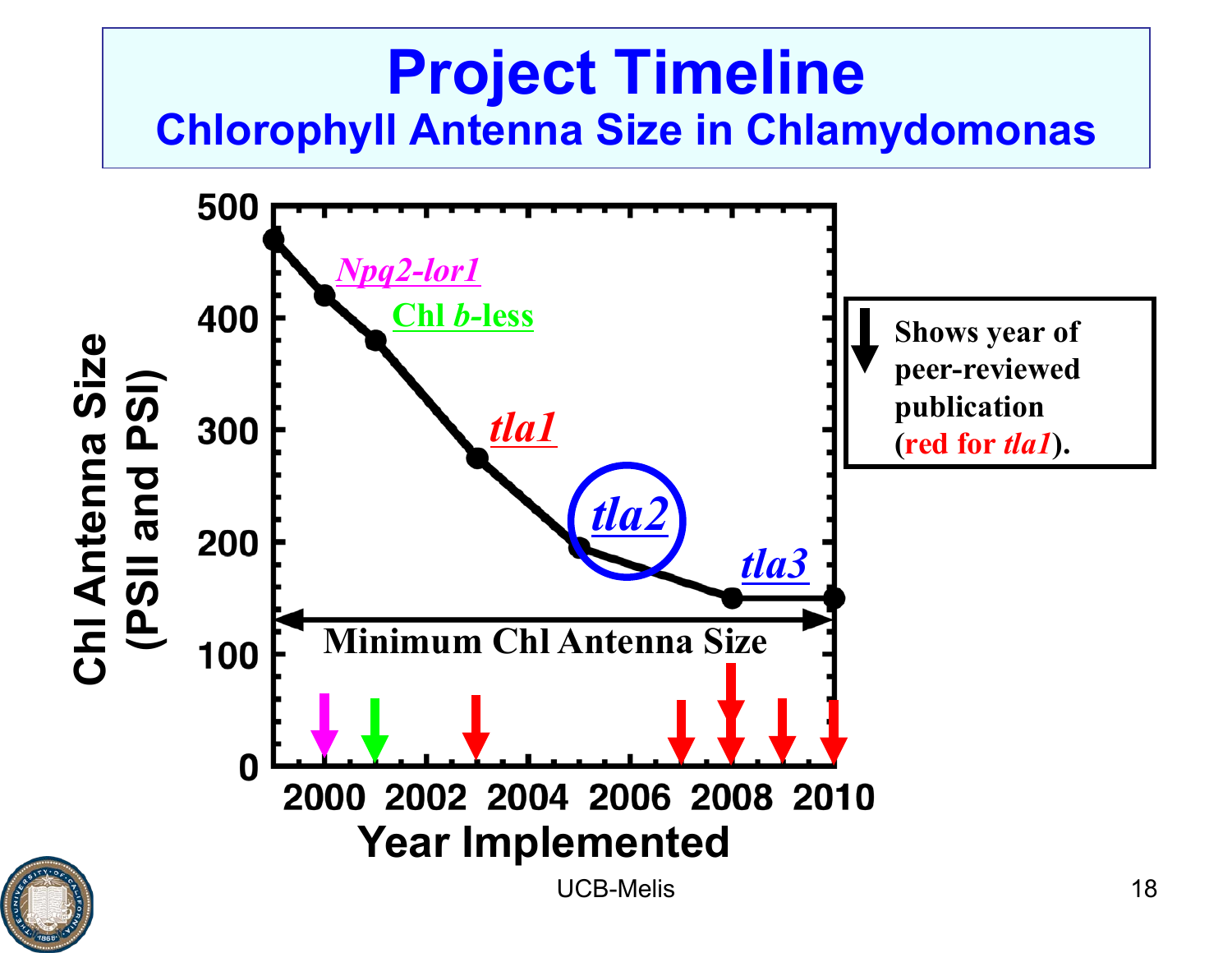### **Productivity in Scale-up of Cultures**

**(***tla2* **outperforms both wild type and** *tla1* **strains)**



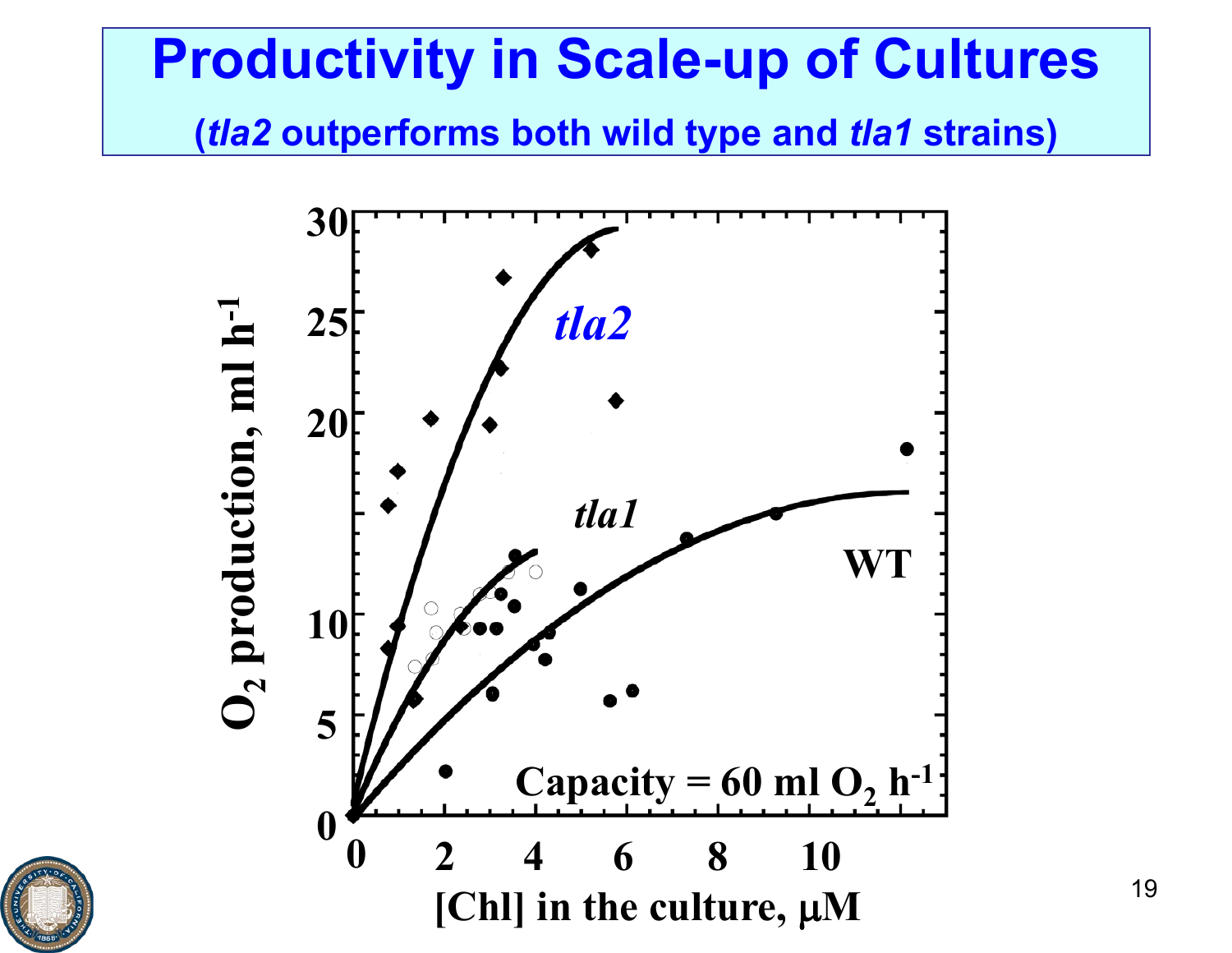# *tla2* **gDNA Map and Complementation**





**BAC clone**

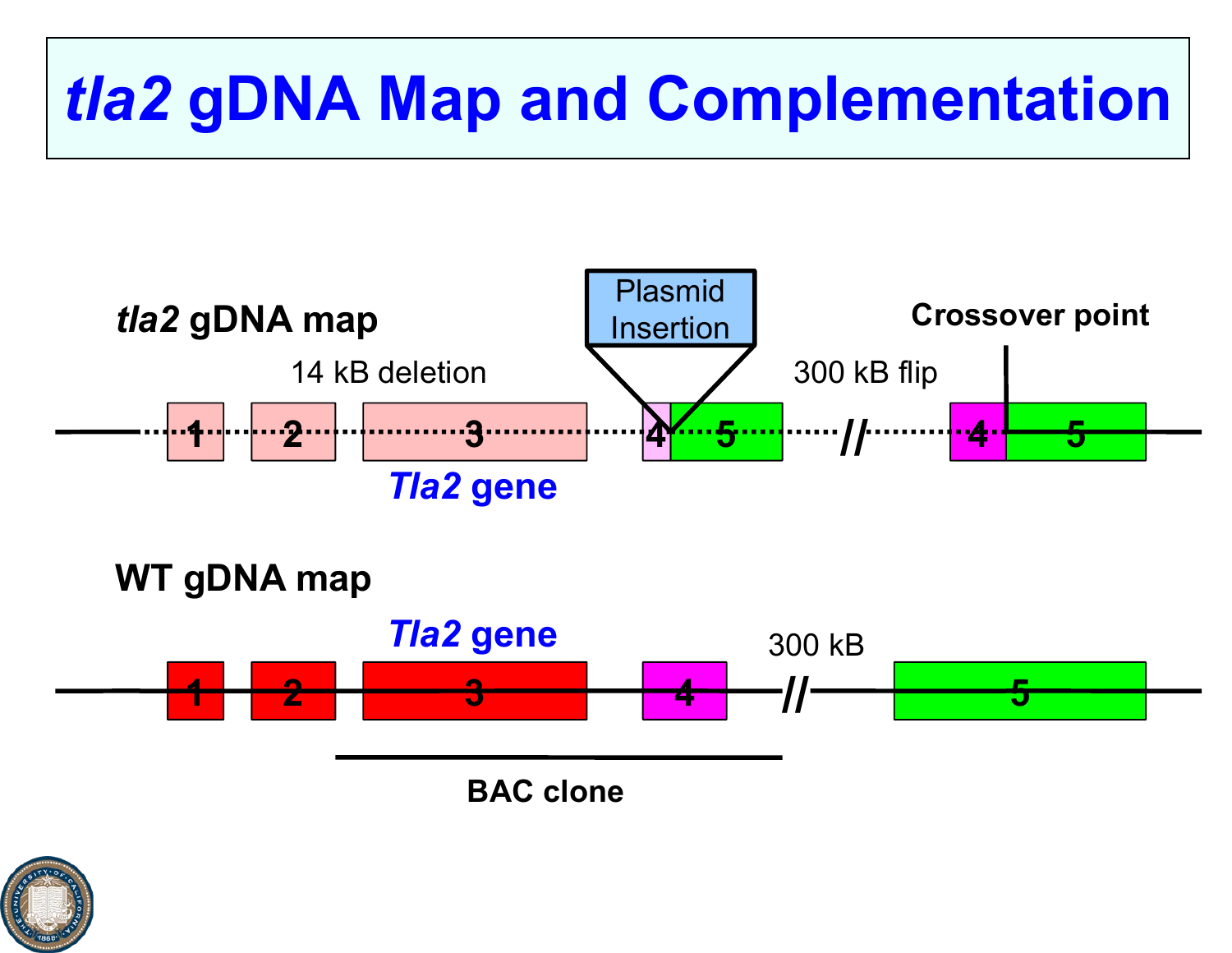## **Summary of Accomplishments**

- **Successfully cloned the** *Tla2* **gene and fully elucidated its function. Manuscript and disclosure in preparation.**
- **Successfully cloned the** *Tla3* **gene. Currently, conducting biochemical analyses and are in the process of elucidating the** *Tla3* **gene function.**

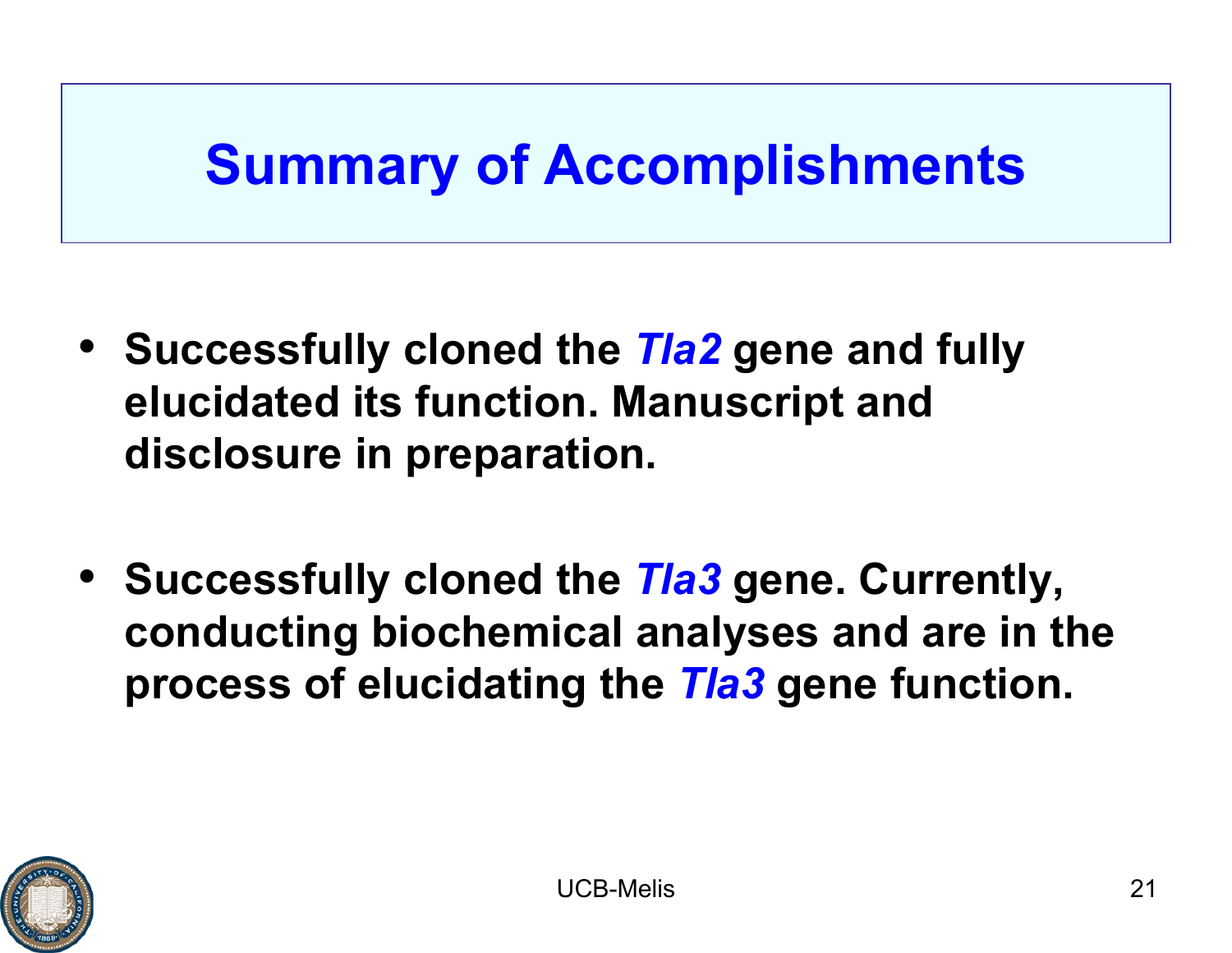# **Significance of Work**

- **First-time identification and documentation of three different genes (***Tla1, Tla2,* **and** *Tla3***) that regulate the chlorophyll antenna size in photosynthesis.**
- **Findings are applied to increase biomass production and (soon) photobiological hydrogen production.**

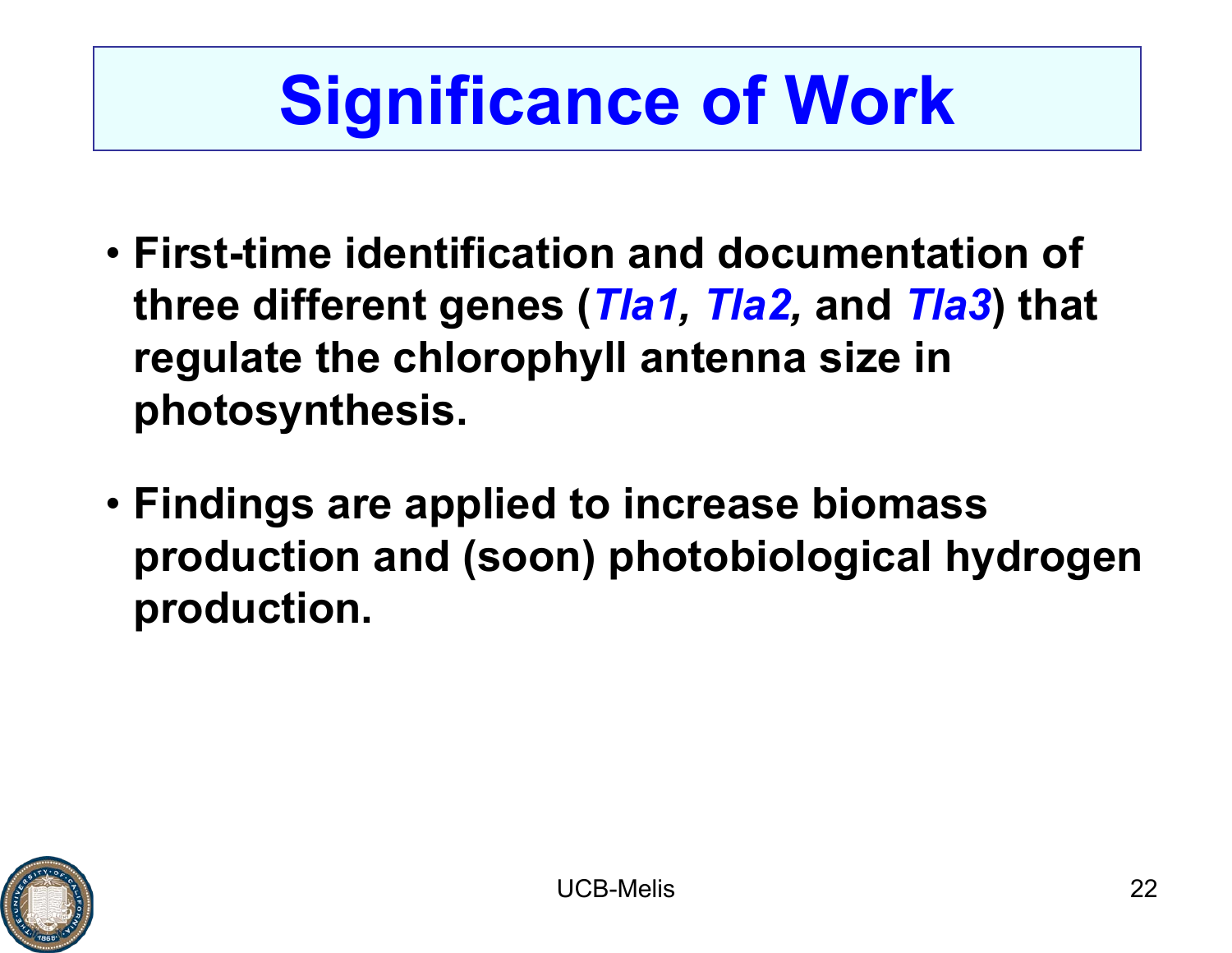# **Current and Future Work**

#### **Complete manuscript and disclosure on** *Tla2***.**

#### **Complete biochemical analyses and process elucidation for the** *Tla3* **gene.**

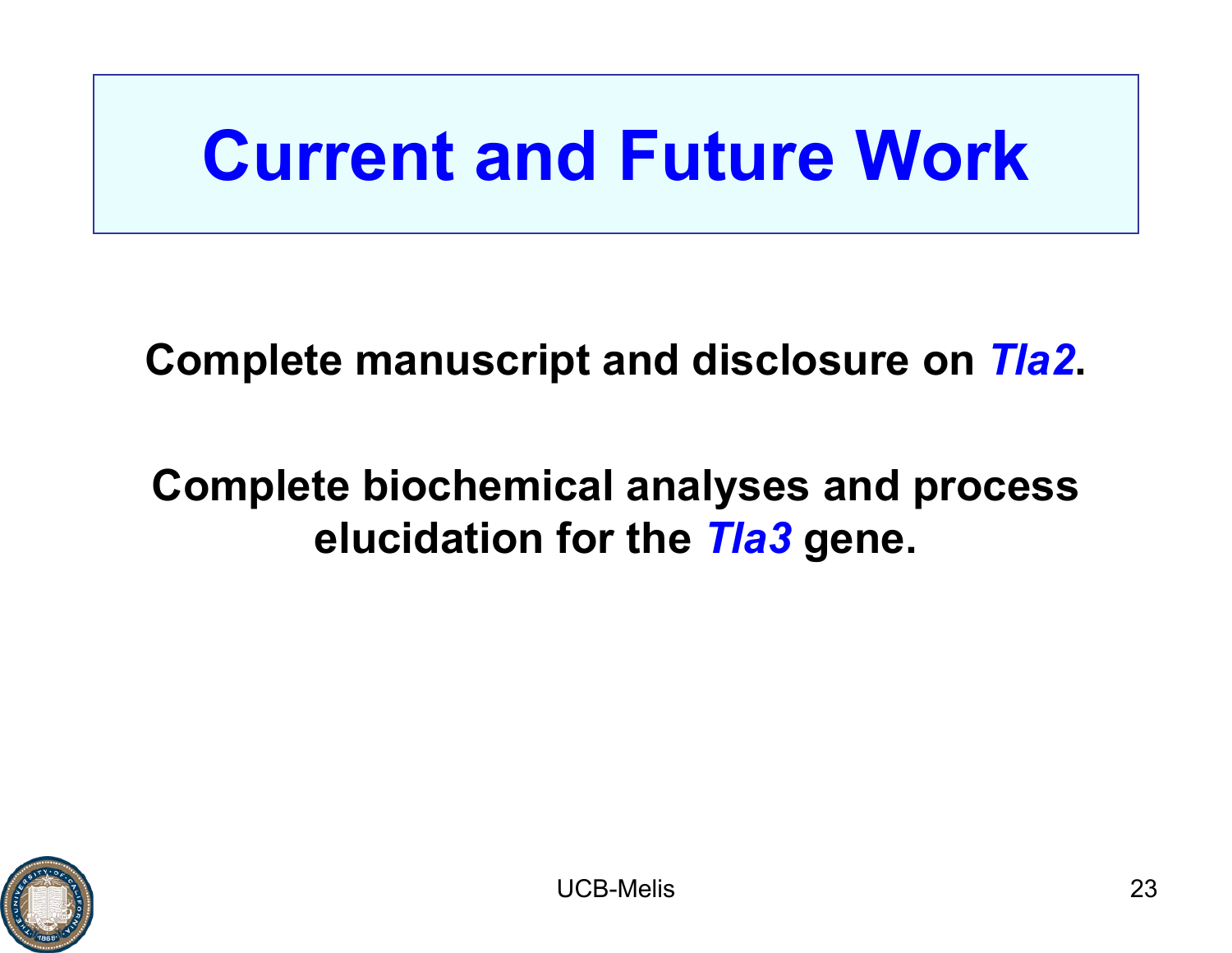# **Collaborations & Applications**

Light intensity-dependent rate of H<sub>2</sub>-production by immobilized **wild type (CC-425) and** *tla1* **antenna mutant (CC-4169)**